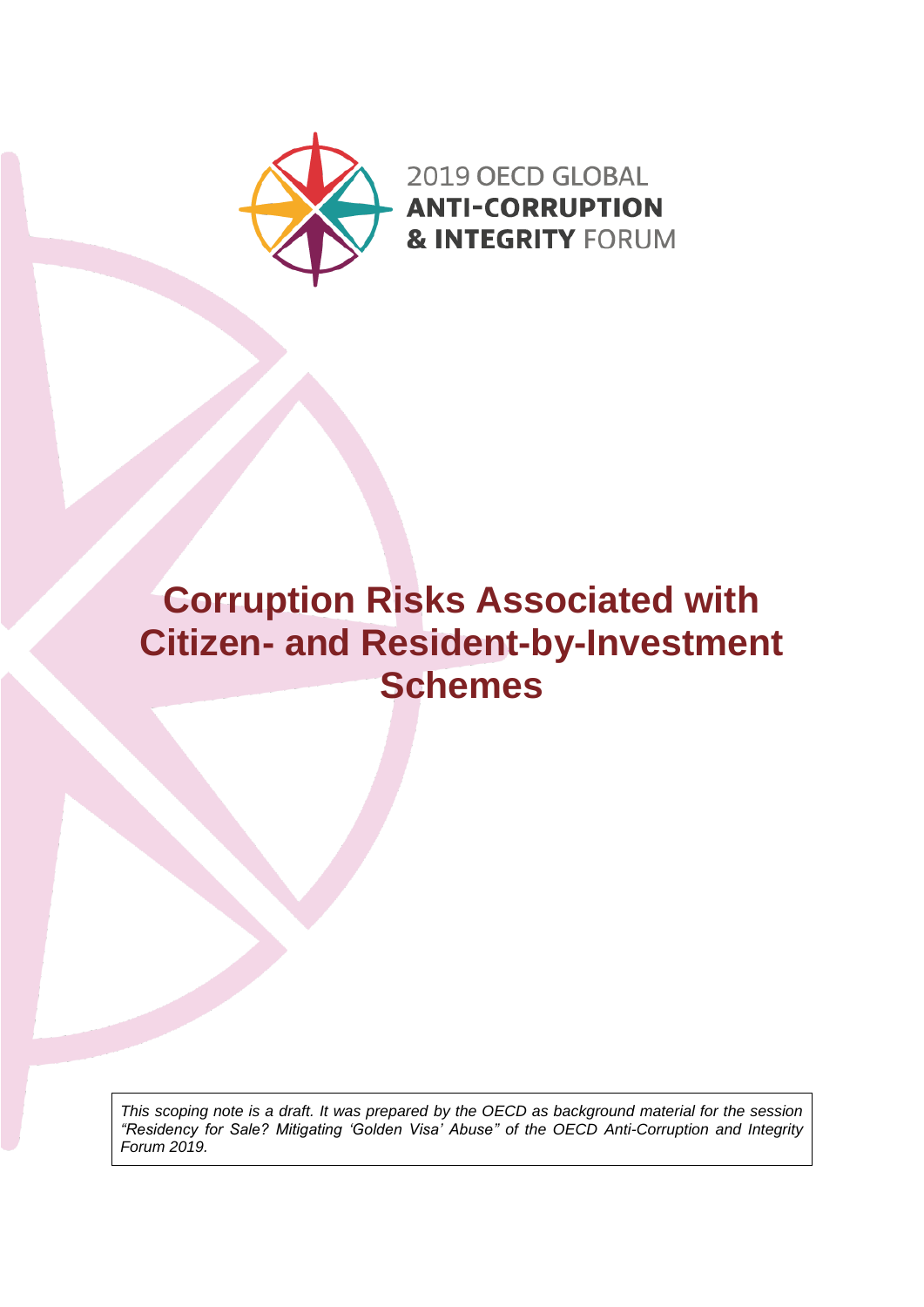## **Contents**

| 2. Why do countries offer RBI/CBI schemes, and what benefits do they offer to jurisdictions and |  |
|-------------------------------------------------------------------------------------------------|--|
|                                                                                                 |  |
|                                                                                                 |  |
|                                                                                                 |  |
| 6. Existing policy recommendations for ensuring due diligence to safeguard RBI programmes  8    |  |
|                                                                                                 |  |
|                                                                                                 |  |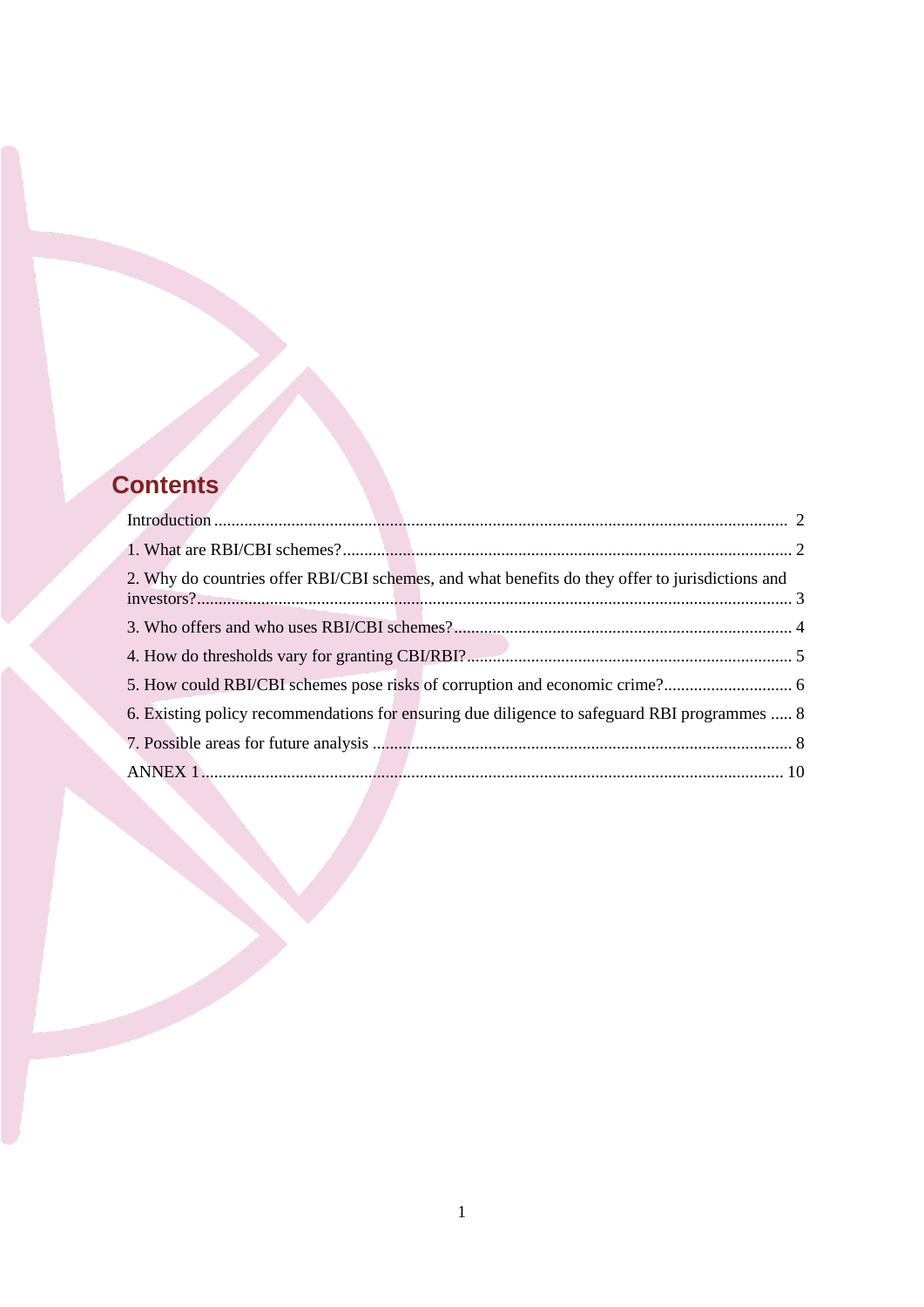#### <span id="page-2-0"></span>**Introduction**

1. Residency-by-investment and citizenship-by-investment schemes (RBI/CBI schemes) allow foreign individuals to obtain residence rights or citizenship through investment or against a flat fee. These schemes are sometimes referred to as 'economic citizenship', 'investor residency programmes', or 'golden visas'. If misused or abused, these schemes could carry risks of economic crime and corruption deriving from insufficient due diligence and weak governance of the programmes.

2. This scoping note outlines some of the possible risks of corruption and economic crime associated with RBI/CBI schemes, and presents potential areas for future reflection which could facilitate developing appropriate policy responses to mitigate the risks.

#### <span id="page-2-1"></span>**1. What are RBI/CBI schemes?**

3. RBI/CBI schemes allow foreign individuals to obtain permanent residence rights or citizenship in exchange for local (financial or real estate) investments or against a flat fee.<sup>1</sup> These schemes are sometimes referred to as 'economic citizenship', 'investor residency programmes', or 'golden visas'. RBI/CBI are directed at passive investors<sup>2</sup>, rather than entrepreneurs or investors who will be actively involved in operating a business they have created or in which they have invested as a sole proprietor or as a partner.

4. The design of RBI/CBI schemes varies across jurisdictions, but most involve an up-front investment, in the public or private sector or in real estate, combined with application fees and an amount to cover due diligence costs. Some programmes allow for either a large non-refundable contribution to the treasury or to a national development fund, which finances strategic investment in the domestic economy, or an investment in real estate (which can be re-sold after a specified holding period). Other programmes provide the option to invest in a redeemable financial instrument, such as government securities.<sup>3</sup>

The inflows of funds from these programmes may be substantial, with significant macroeconomic implications across various sectors of the economy, which is particularly the case for small jurisdictions.<sup>4</sup>

#### **Box 1. Defining CBI and RBI schemes**

The definitions of RBI and CBI schemes vary. In its 2018 study, Transparency International has focused on schemes in EU countries which involve a large and passive form of investment, and which tend to offer a faciliatated route to citizenship or residence with limited requirements for physical presence. The European Commission states in its 2019 study that CBI involves granting a citizenship with less stringent conditions than under ordinary naturalisation regimes and, in particular, without prior residence in the country concerned. RBI schemes, in turn, involve granting residence rights in exchange for investment.

-

2

 $3.$  OECD (2018)  $4<sup>1</sup>$ 

IMF (2015)

<sup>1.</sup> OECD (2018)

<sup>&</sup>quot;Passive investors" are those who invest capital in a business without playing any role in management or operations; investors who buy stocks, bonds or other instruments for a fixed period; or investors who purchase residential real estate without commercial intent, with the intention of holding the real estate for a fixed minimum period. In this case, the jurisdiction does not need to take into account the entrepreneurial characteristics, intentions or background of the investor, as they have no bearing on the use of the capital.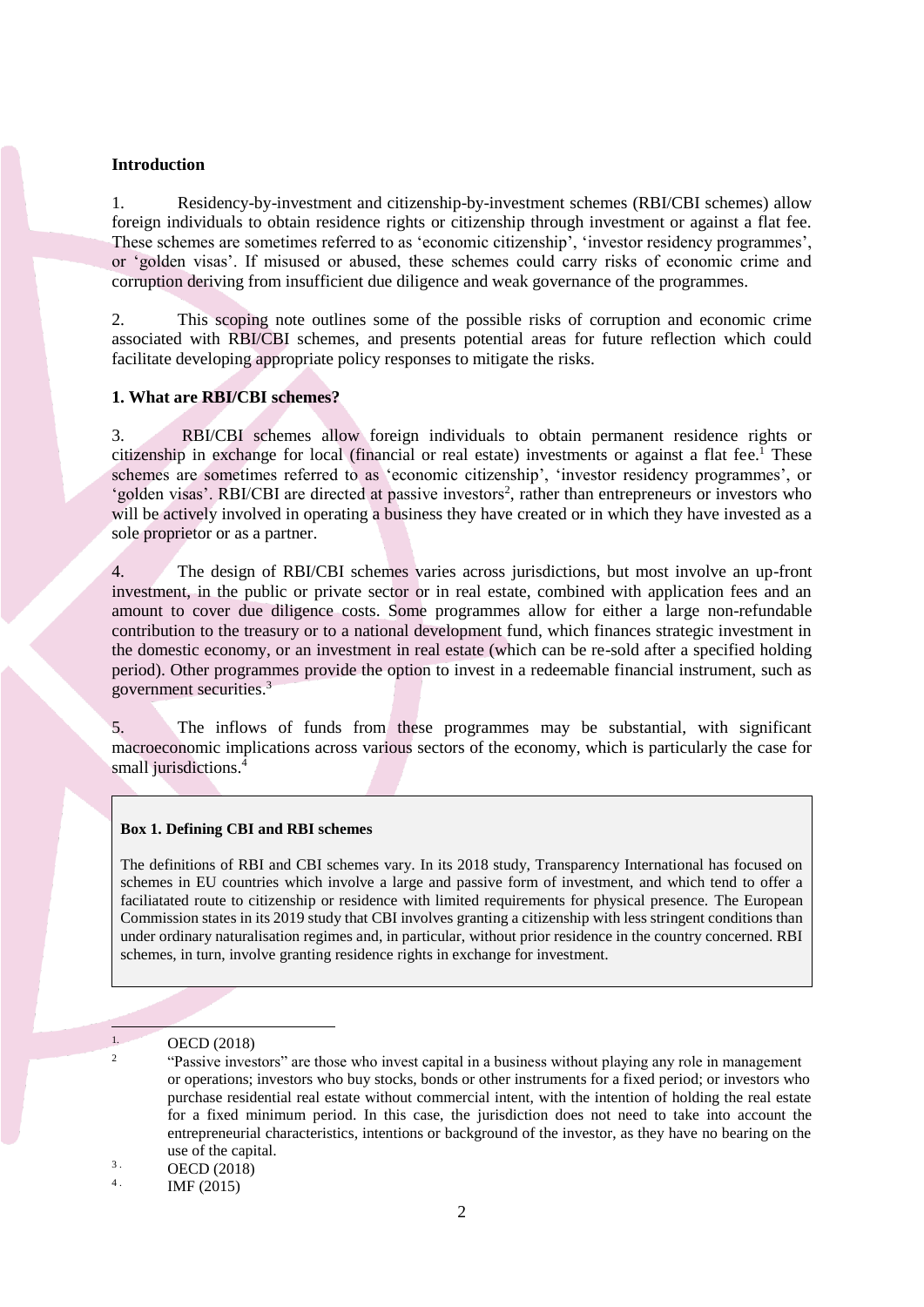A definition developed by the OECD based on analysis of schemes in OECD countries suggests that CBI schemes involve immediate granting of nationality in exchange for a certain investment. RBI schemes, in turn, grant a residence permit or visa with a fixed validity, either permanent or temporary and renewable, allowing eventual eligibility for naturalisation, subject to the standard criteria. In OECD countries, some provisions may exist in RBI schemes to simplify transition from temporary to permanent residence, but the path to citizenship is largely the same for RBI investors as for other legal foreign residents.

Sources: European Commission (2019), *Investor Citizenship and Residence Schemes in the European Union*; Transparency International (2018), *European Getaway – Inside the murky world of golden visa*

## <span id="page-3-0"></span>**2. Why do countries offer RBI/CBI schemes, and what benefits do they offer to jurisdictions and investors?**

6. Many jurisdictions may offer RBI/CBI schemes as a means to attract additional sources of foreign direct investment. The economic downturn of the late 2000s and the bursting of a real estate bubble in a number of countries prompted an expansion in OECD countries offering RBI for real estate purchases, with the purpose to prop up the real estate market – especially but not exclusively for highend properties. Similarly, countries which saw their access to credit diminish and public and private borrowing costs increase also introduced RBI in financial assets.

7. Individuals may be interested in RBI/CBI schemes for a number of reasons, including greater mobility, thanks to visa-free travel or mobility within the EU; better education and job opportunities for themselves or their families; or the right to live in a country with more stable political or economic conditions. While almost all OECD countries and most developed countries provide temporary residence permits for foreign entrepreneurs and active investors in businesses, not all countries offer RBI.

8. Investors in such schemes generally accept lower returns on their investments for benefits offered via RBI/CBI schemes. These include, for example, favourable conditions for permits in the receiving country. In some jurisdictions, investors are offered facilitated or expedited immigration procedures. This is particularly true in countries where migration procedures are long and complex. Additionally, citizens from advanced countries represent an important share of applicants to some RBI/CBI schemes, generally motived by lower tax regimes.

9. Most OECD countries grant investors an initial temporary renewable visa allowing residence in the country, access to work and eligibility for permanent residence under the same or better conditions as other temporary permit holders. There are some countries which grant permanent residence immediately (such as the US under its EB-5 visa). Others grant only temporary permits; since extended or frequent absence from the country may lead to permit withdrawal or ineligibility to acquire permanent residence for holder of temporary residence permits in most OECD countries, exemptions from residency requirements may be granted to investors (such as Spain, Latvia and Portugal). In these countries, application for nationality can occur after a minimum residence period, which varies according to the country.

10. OECD countries subject resident investors to the same requirements for access to nationality as other foreigners. There is a strong general case for creating a channel for naturalisation: access to the nationality of the country of destination can help foster integration process. For this reason, a number of OECD countries have residency requirements of as little as two to three years prior to requesting naturalisation, although other requirements such as language proficiency are generally applied. There is no compelling argument to make naturalisation more difficult or the residency period longer for investors than for other immigrants. Due diligence on the source of funds and criminal background checks are concentrated at the initial permit issuance phase, and most countries require further documentation of all applicants for naturalisation, depending on their individual situations. However,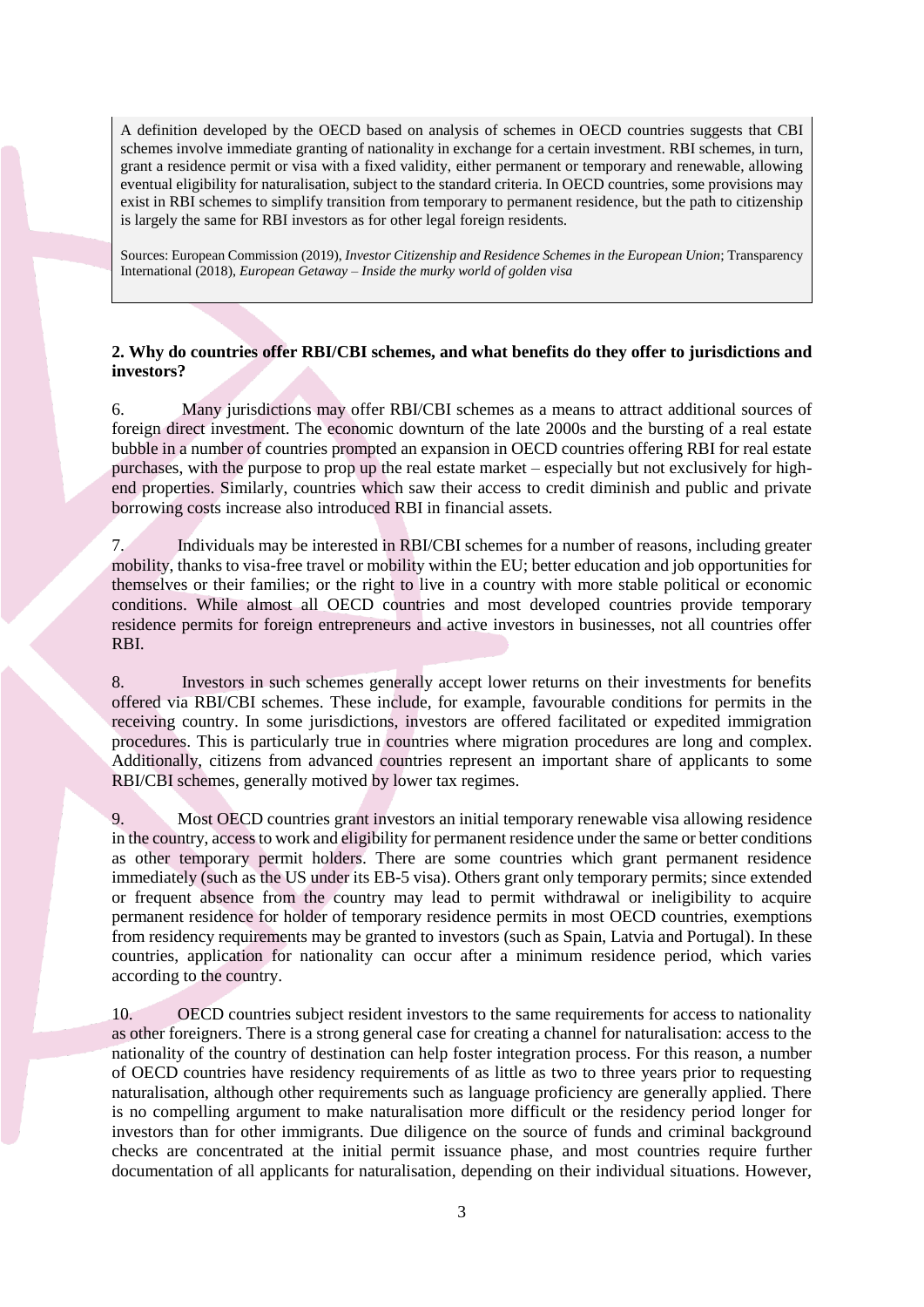residency requirements can be justified, since they allow foreigners to develop the local experience, network and host country language proficiency which favour long term integration.

11. Citizen-by-investment programmes without or with minimum residency requirements mostly exist outside of the OECD. Providing citizenship enables the investor to enjoy all the benefits associated to citizenship of the host country.<sup>5</sup>

## <span id="page-4-0"></span>**3. Who offers and who uses RBI/CBI schemes?**

12. According to a preliminary analysis carried out by the OECD<sup>6</sup>, more than 100 jurisdictions, offer some form of RBI or CBI schemes. Recent research indicates a number of these schemes are relatively new: for example, approximately half of OECD countries have enacted some form of visa, or residency for investment since the 2008 financial crisis.<sup>7</sup> Some OECD jurisdictions, such as the United Kingdom and the United States, have established residence by investment programmes already in the 1990s.

13. While some jurisdictions provide data concerning their RBI/CBI schemes to some extent, in most cases the information is scarce. Based on available information, over 100 000 residencies or citizenships have been granted in EU countries offering RBI/CBI schemes since their establishment  $(since 2008).$ <sup>8</sup>

14. Among OECD countries, Spain introduced a temporary renewable visa in 2009, setting the property value threshold at EUR 160 000. This was lifted to EUR 500 000 in 2013. Spain's bond purchase threshold was set at 2 million, 1 million for private shares or funds, and investment projects required to be "of general interest". By 2016, 2 600 real-estate buyers had spent more than 1.3 billion, while about 300 investors had bought 100 million in financial assets. Latvia introduced an investor permit scheme in 2010. When created, investors could buy property; invest in a business; or purchase government bonds. Most investors opted for the real estate purchases, as the threshold was lower. The investor permit scheme is considered to have brought in much-needed investment – about EUR 1.2 billion by 2016, concentrated in the property sector – but the investment programme cannot be linked with an increase in foreign business, and most permit-holders spend little time in Latvia. Portugal also introduced a property-purchase visa, in 2012, with a threshold of EUR 500 000. In the first 30 months, about 1 800 visas were issued for real estate purchases. Greece followed in 2013, with a real-estate investment threshold of EUR 250 000. The United Kingdom's investment visa, initially set at GBP 1 million; the UK Home Office issued a record 1 170 temporary renewable permits in 2014, prior to imposing a higher threshold.<sup>9</sup> Since then, issuance has fallen to a few hundred annually.

15. According to available information, clients of RBI/CBI schemes in recent years increasingly come from China, followed by Russia, with a steady rise in clients from the Middle East, though to a much lesser degree.<sup>10</sup> The main applicants for Latvian RBI were Russians, while most of the RBI property buyers in Spain and Portugal were Chinese.

16. Some non-OECD jurisdictions offer CBI schemes or investment schemes which provide a more direct route to citizenship without, or on the basis of very limited, residency requirements. In these jurisdictions, applicants obtain a residence permit, which must be held for a specific period ranging from six months to one year prior to acquiring citizenship. The process for obtaining citizenship does not require residing in the country. Additionally, in those cases where a jurisdiction offers both,

<u>.</u>

<sup>5</sup> OECD (2011)

<sup>&</sup>lt;sup>6</sup> . **OECD** (2018)

<sup>&</sup>lt;sup>7</sup> Cooley, A., & Sharman, J. (2017)

<sup>&</sup>lt;sup>8</sup><br>European Commission (2019)

OECD (2016) 10 .

IMF (2015)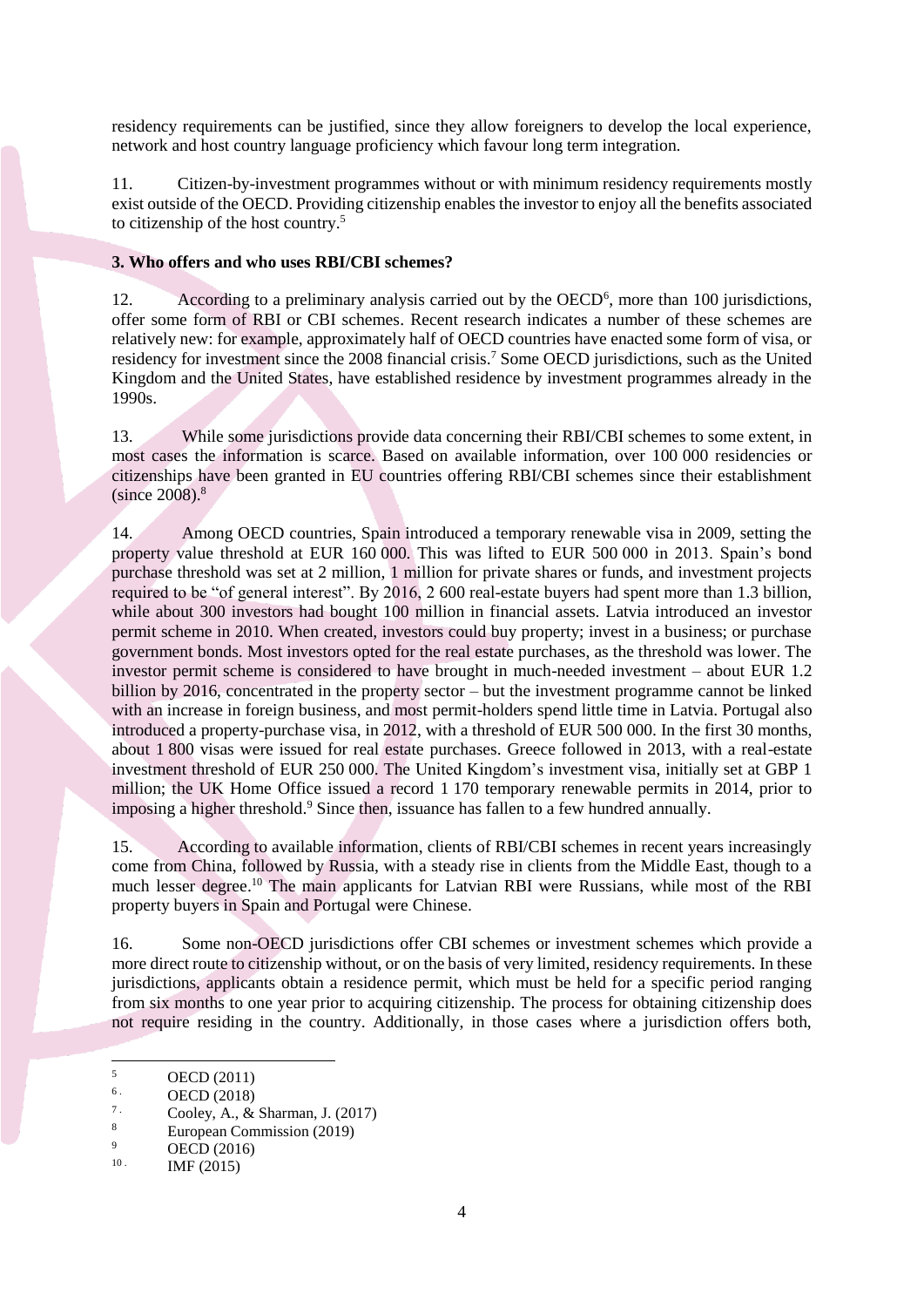residence-by-investment and citizenship-by-investment schemes, investments to obtain residence can facilitate acquisition of citizenship.<sup>11</sup>

17. Increasingly, RBI/CBI schemes are facilitated and implemented for both, clients and offering jurisdictions by a host of intermediaries, including law firms, investment advisers, and real estate companies. Further, anecdotal evidence suggests there may be only a small number of such firms operating in this field. Notable examples include Henley & Partners, Arton Capital and CS Global Partners. The industry is represented by the Geneva-based Investment Migration Council (established in October 2014) and the London-based Global Investor Immigration Council. According to a study carried out by Transparency International EU, many of the intermediary companies are also responsible for carrying out due diligence and administration of the schemes on governments' behalf.<sup>12</sup>

### <span id="page-5-0"></span>**4. How do thresholds vary for granting CBI/RBI?**

18. One of the challenges in ensuring a successful CBI/RBI schemes is pricing: setting the right threshold for investment and calibrating the corresponding granted rights. Thresholds vary even among RBI for real estate investment, as noted above. While there may be competition among countries to offer the easiest access, setting the threshold too low risks weakening the expected benefits of investment and heightening the schemes' exposure to risk (i.e., higher numbers of applicants and investments requiring a heightened challenge for quality assurance and legal and regulatory compliance). For example, in recent years, a number of jurisdictions have increased their price threshold: in the United Kingdom, following advice from the government-appointed independent Migration Advisory Committee<sup>13</sup>, the minimum price for investors was doubled in 2015. Latvia doubled its minimum real-estate threshold in 2014 and increased its financial investment requirements. The United States has proposed to increase the threshold for its EB-5 RBI programme. New Zealand doubled the investment amount to about USD 2.1 million. Introducing a programme grants immediate permanent residence for qualifying investments in 2017, Estonia set the threshold at EUR 1 million. In 2016, however, France lowered its threshold, which had been the highest in the OECD at EUR 10 million, to 300 000.<sup>14</sup>

19. In general, evaluation of the impact of investor programmes for the receiving jurisdiction is challenging because it is not simple to identify what investments were made exclusively due to the existence of the RBI provision which would not have been otherwise made. While investment through RBI schemes can be tallied, as noted above, comparisons with pre-RBI investment have rarely been conducted. Canada offered a passive investor scheme requiring applicants to "park" money interestfree with the government for five years, in exchange for permanent residence<sup>15</sup>. This programme was found to be of little added value to the country and was eliminated. Most new programmes in OECD countries require that the investment bring some added value, through job creation or innovation, as well as imposing requirements such as language knowledge or prior business experience<sup>16</sup>.

20. Another factor in setting a price on the value of a residence permit is whether investors are expected to settle in the country and receive access to public benefits such as health care, education and social services for themselves and their family members. Countries where RBI beneficiaries are not expected to reside or use services do not have to take these potential costs into account, but may have to consider the reaction of other countries to which their RBI and CBI investors acquire access.

<u>.</u>

 $11$  European Commission (2019)

<sup>&</sup>lt;sup>12</sup> Transparency International EU (2018)<br><sup>13</sup> MAC (2014) OECD (2016)

<sup>&</sup>lt;sup>13</sup> MAC (2014), OECD (2016)<br><sup>14</sup> OECD (2018b)

 $14 \qquad \qquad \text{OECD} (2018b)$ <br> $15 \qquad \qquad \text{OECD} (2011)$ 

 $15$  OECD (2011)<br> $16$  OECD (2018b)

OECD (2018b)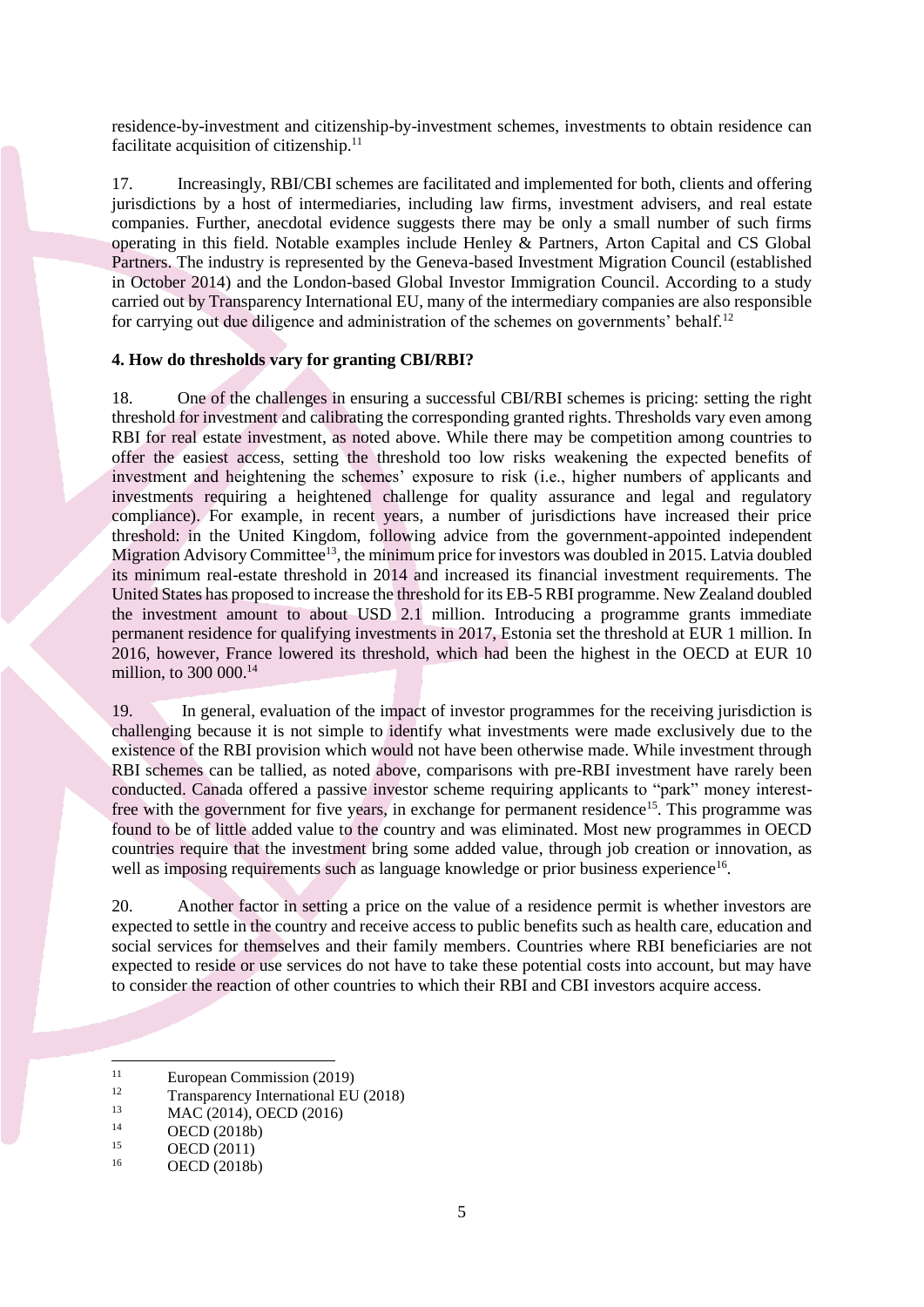21. As noted, only a few OECD countries prevent foreign investors from residing in the country while managing their investment.

## <span id="page-6-0"></span>**5. How could RBI/CBI schemes pose risks of corruption and economic crime?**

22. Beyond their potential macroeconomic risks<sup>17</sup>, RBI/CBI schemes—if misused, abused, and exploited—can help hide or facilitate financial and economic crimes, including bribery and corruption, tax crimes and money-laundering. RBI/CBI schemes can be means to evade law enforcement in the country of origin, including confiscation of assets.

23. Possible risks of corruption and economic crime stemming from misuse or abuse of RBI/CBI schemes include:

 **Risks of money laundering:** RBI/CBI schemes in many jurisdictions could allow individuals or entities misuse the schemes for money laundering purposes. Insufficient measures to verify applicants' background and the origins of the invested funds, and their weak implementation can allow individuals or entities investing via RBI/CBI schemes to misuse them for laundering purposes of illicitly obtained funds. The risk can be particularly elevated if the beneficiary of RBI/CBI schemes is a politically exposed person (PEP), who, according to the Financial Action Task Force, can be in positions that could be abused for money laundering offences<sup>18</sup>. Analysis by the European Commission also revealed that insufficient due diligence could allow criminals to infiltrate by exploiting the RBI/CBI schemes.<sup>19</sup> These risks have been recognised by certain jurisdictions which have launched investigations related to RBI/CBI schemes (see box 2).

### **Box 2. Jurisdictions launch investigations of CBI/RBI schemes**

**The United Kingdom** suspended Tier 1 (Investor) visa programme in December 2018 to tackle related money laundering, corruption and organised crime related risks. Majority of the beneficiaries of the programme came from Russia, China and the United Arab Emirates with more than 1000 visas granted between September 2017 and 2018. The purpose of the suspension is to set up strengthened frameworks of due diligence and background checks, with audits of all financial and business interests of the applicants by a UK-based auditing service. Investment in government bonds will be no longer possible, as applicants will be required to invest in UK trading companies. The UK also reported that measures are planned to seize illicit funds in the context of the visa programme.

**Portugal** launched an investigation in 2014 of potential bribery and money laundering of Portuguese officials in relation to granting residency rights to non-EU citizens. However, the 2014 investigation was concluded with the claim that the scheme is legally compliant. The FATF 2017 Mutual Evaluation Report of Portugal, however, states that the risks of corruption of the local RBI scheme remain particularly high.

The **Central Bank of Greece** began an investigation in the end of 2018 of credit card purchases of real estate by Chinese citizens for the purposes of the RBI scheme in Greece, which may have potentially violated the Greek legislation regarding the RBI schemes and Chinese capital outflow restrictions. The Greek RBI scheme requires a minimum of €250 000 investment in real estate, carried out via bank transfers or cheques.

Sources: Transparency International (2018), *European Getaway – Inside the murky world of golden visa*; FATF (2017), *Anti-Money Laundering and Counter-terrorist Financing Measures – Portugal*; Financial Times (2018), *Probe into Chinese buying Greek villas on credit cards*; The Guardian (2018), *UK 'golden visa' scheme to be suspended due to corruption fears*; The New York Times (2018), *What are Britain's 'Golden Visas' and why are they being suspended?*; Reuters (2018), *Britain suspends \$2.5 million golden visas to tackle money laundering*

 $17.$ <sup>17</sup> . For example, the IMF warns that inflows under RBI/CBI programs are volatile and vulnerable to sudden-stop risks, which can be particularly harmful in small economies. (IMF, 2015)

 $\frac{18}{19}$  FATF (2013)

European Commission (2019)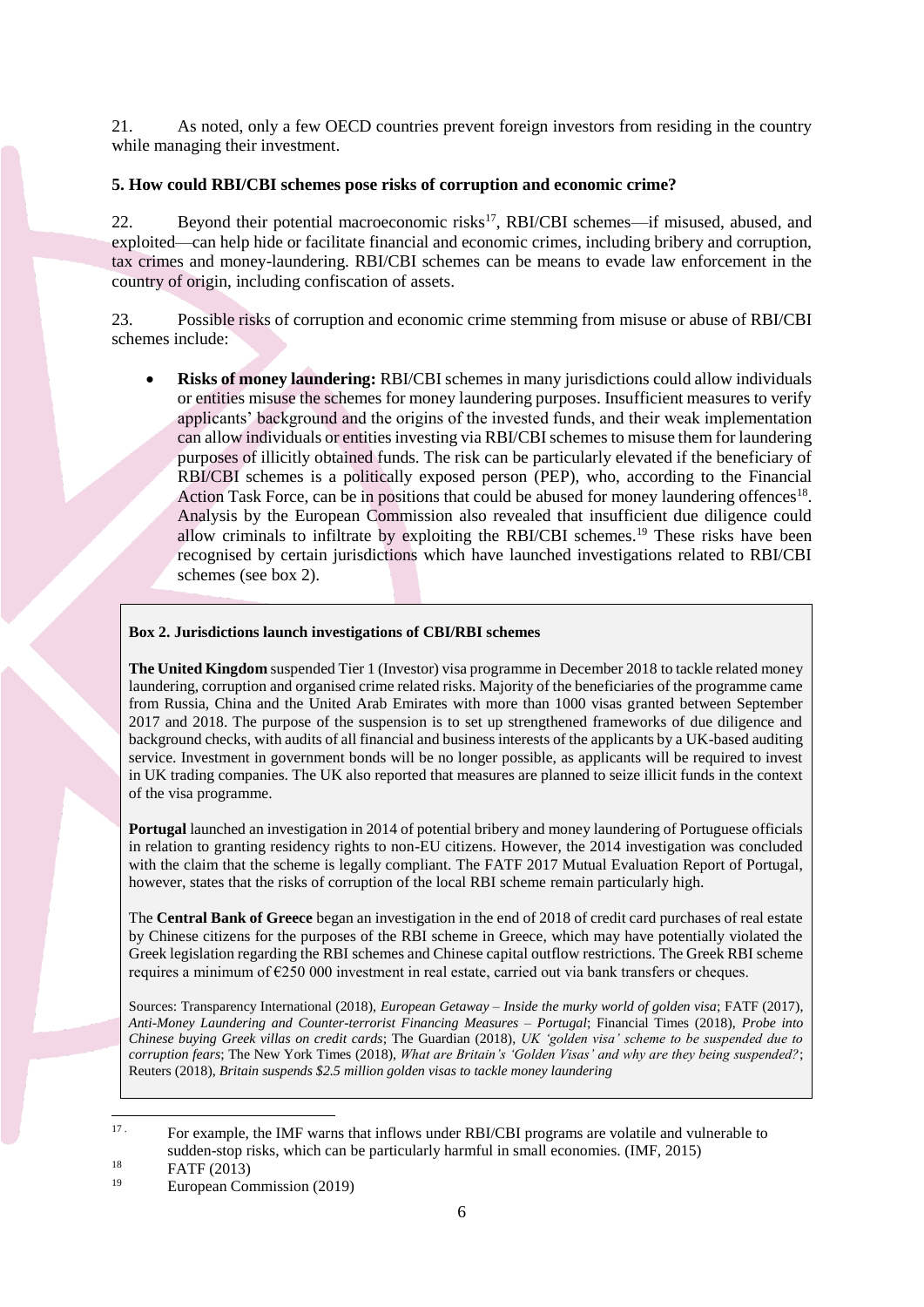- **Risks of tax evasion:** the OECD analysed over 100 RBI/CBI schemes in jurisdictions committed to the Automatic Exchange of Information between tax authorities under the OECD/G20 Common Reporting Standard (CRS). The analysis revealed that certain schemes could potentially be abused for the purposes of avoiding CRS reporting. In particular, documentation issued under RBI/CBI schemes could be used to misrepresent an individual's jurisdiction of tax residence, thereby avoiding reporting to the individual's actual jurisdiction of tax residence. Schemes that have been identified as potentially high-risk for these purposes are those that meet both of the following criteria:
	- O The scheme imposes no or limited requirements to be physically present in the jurisdiction in question; and
	- $\circ$  The scheme is offered by either: (i) low/no tax jurisdictions; (ii) jurisdictions exempting foreign source income; and/or (iii) jurisdictions with a special tax regime for foreign individuals that have obtained residence through such schemes;

The OECD published guidance that is designed to help financial institutions to identify and prevent cases of CRS avoidance through the abuse of potentially high-risk RBI/CBI schemes.<sup>20</sup>

At the same time, jurisdictions may also adopt measures to mitigate the CRS-related risks of potentially high-risk RBI/CBI schemes, such as the implementation of a spontaneous exchange of information mechanism about individuals that have obtained residence or citizenship rights through CBI/RBI programmes with all original jurisdictions of tax residence. This measure ensures that the actual jurisdiction of tax residence is informed about their taxpayer's newly acquired foreign residence rights and can take this information into account in its risk assessment and tax compliance work.

To ensure that the spontaneous exchange mechanism is effective in practice, it needs to be underpinned by robust due diligence standards to ensure that tax administrations are able to accurately determine the actual jurisdiction(s) of tax residence of new applicants of CBI/RBI programmes.

 **Risks related to corruption:** as noted, insufficient due diligence involved in RBI/CBI schemes could allow their misuse for the purposes of money laundering or hiding funds obtained via corrupt activities, and to avoid confiscation of the funds and prosecution in home jurisdiction.<sup>21</sup> Opaque governance structures, including lack of transparency and internal control could also elevate the risk of bribery, for example, in exchange of expediting and facilitating application processes. The involvement of intermediaries (see box 3), such as advisory firms, also increases the schemes' corruption risk. With only a small number of firms with opaque ownership structures operating in the industry, the risk of corruption is further elevated. $22$ 

-

<sup>20</sup> OECD (2018)

<sup>21</sup>  $\frac{21}{22}$  European Commission (2019)

<sup>22</sup> For example, according to the *OECD Foreign Bribery Report,* 75% of the 427 foreign bribery cases concluded between the entry into force of the OECD Anti-Bribery Convention in 1999 and 2014 involved payments through intermediaries. (OECD (2014), OECD Foreign Bribery Report: An Analysis of the Crime of Bribery of Foreign Public Officials, OECD Publishing, Paris, [https://doi.org/10.1787/9789264226616-en.](https://doi.org/10.1787/9789264226616-en) See also: OECD (2009), Typologies on the Role of Intermediaries in International Business Transactions, OECD Publishing, Paris, [http://www.oecd.org/corruption/anti-briberytypologyreports.htm\)](http://www.oecd.org/corruption/anti-briberytypologyreports.htm)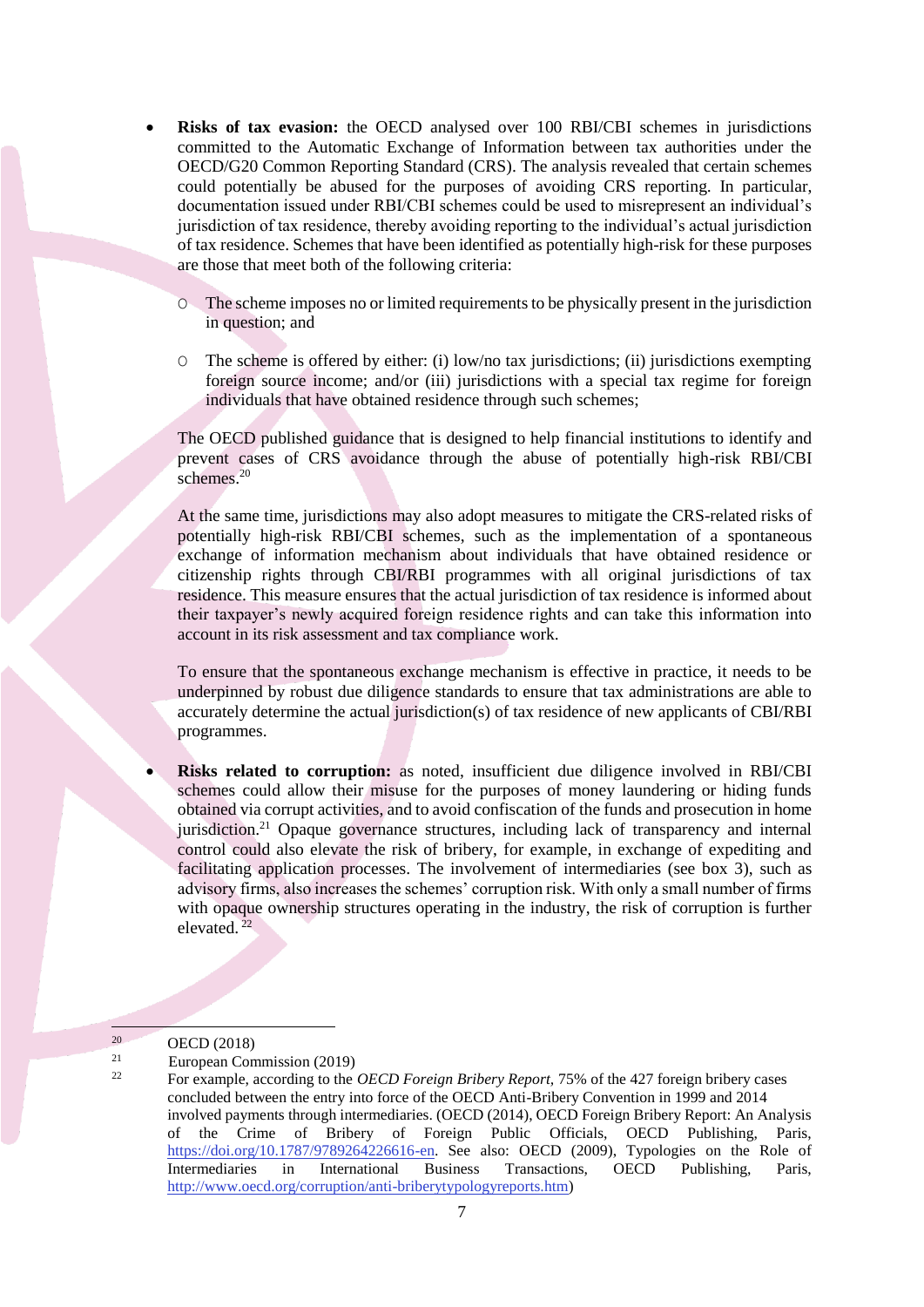#### **Box 3. Intermediaries' involvement in the Hungarian RBI scheme**

The features of the former Hungarian Investment Immigration Program, introduced in 2013, suspended in March 2017 and terminated in 2018, showcase the risks of corruption deriving from the involvement of intermediaries in the process of granting residency through investment schemes. Non-EU citizens were allowed to obtain permanent residency in Hungary with a minimum of  $6300\,000$  investment in special government bonds, however, the funds did not need to be directly invested in the government bonds, but could be transferred through intermediary companies, in most cases registered outside of Hungarian territory and operating with opaque ownership frameworks. These companies charged a commission fee of  $\epsilon$ 29 000 from the Hungarian State Debt Management Agency, and a service fee from the applicants ranging from  $640\,000$ to €60 000 per application. As a result, the scheme, which issued more than 6 000 visas, was exposed to a high risk of corruption and money laundering.

Sources: European Commission (2019), *Investor Citizenship and Residence Schemes in the European Union*; Transparency International (2018), *European Getaway – Inside the murky world of golden visa*, EU report

### <span id="page-8-0"></span>**6. Existing policy recommendations for ensuring due diligence to safeguard RBI programmes**

24. The OECD Centre for Tax Policy<sup>23</sup> has identified possible ways for financial institutions to identify tax related risks deriving from certain CBI/RBI schemes. The authors of the IMF 2015 Working Paper<sup>24</sup> have focused on risks to macroeconomic and financial stability deriving from RBI/CBI schemes, also covering governance and integrity related issues and providing policy recommendations in this area.

25. Based on the analysis of corruption and economic crime related risks of RBI/CBI schemes in EU jurisdictions, Transparency International has developed policy recommendations for governments and the EU aiming at mitigating these risks (see annex 1).<sup>25</sup> The European Commission's recent report also explores challenges concerning RBI/CBI schemes in the EU Member States and outlines possible ways to tackle them.<sup>26</sup>

### <span id="page-8-1"></span>**7. Possible areas for future analysis**

26. The interlinkages between crimes that RBI/CBI schemes could be used to facilitate or hide, and their cross-border nature call for a multilateral and multi-faceted approach in tackling the challenges. Further research could help fill in the current gaps in data and information on the practices concerning RBI/CBI schemes, and to address the existing ambiguities in defining the schemes. Mapping of the risks related to corruption and economic crime could be a step towards determining appropriate policy responses. Areas for possible further analysis include:

- International co-operation and information sharing between authorities, and mutual legal assistance $27$ :
- Due diligence measures related to residency and citizenship applications<sup>28</sup>;

-

 $23$  OECD (2018)

<sup>&</sup>lt;sup>24</sup> Xu, Xin; El-Ashram, Ahmed; Gold, Judith (2015)<br><sup>25</sup> Transportance: International (2019)

<sup>&</sup>lt;sup>25</sup> Transparency International (2018)<br><sup>26</sup> European Commission (2019)

<sup>&</sup>lt;sup>26</sup> European Commission (2019)

<sup>27</sup> Mutual legal assistance is covered in the OECD Convention on Combating Bribery of Foreign Public Officials in International Transactions and in the 40 Recommendations of the FATF.

<sup>&</sup>lt;sup>28</sup> Application of the FATF Guidance regarding Politically Exposed Persons could be considered when relevant. Guidance available at: [http://www.fatf](http://www.fatf-gafi.org/media/fatf/documents/recommendations/Guidance-PEP-Rec12-22.pdf)[gafi.org/media/fatf/documents/recommendations/Guidance-PEP-Rec12-22.pdf.](http://www.fatf-gafi.org/media/fatf/documents/recommendations/Guidance-PEP-Rec12-22.pdf)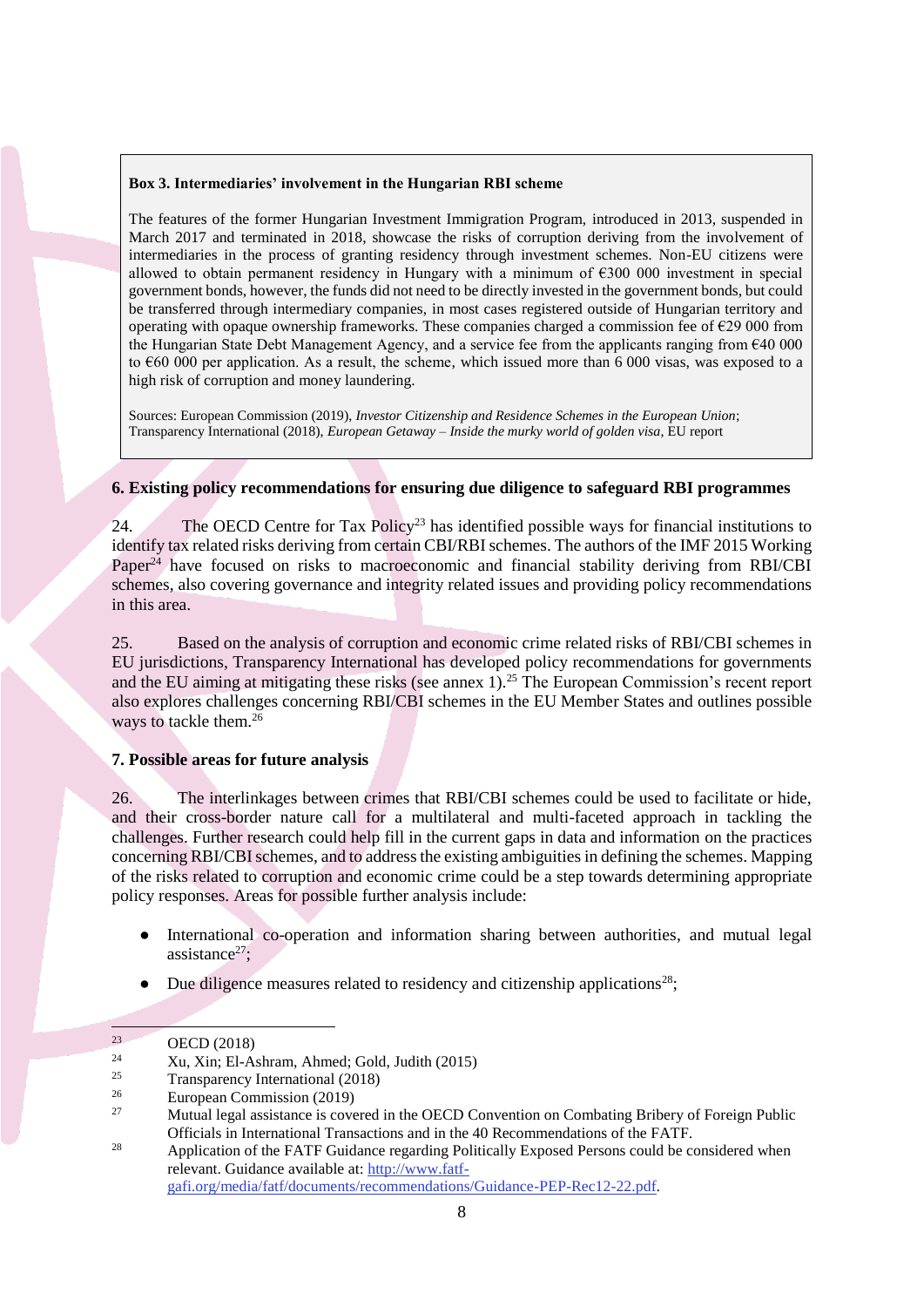- Governance and transparency frameworks of RBI/CBI schemes;
- Monitoring of RBI/CBI schemes in terms of conditions, use and impact;
- Monitoring measures to address abuse (e.g. revoking visas, citizenship, or other rights upon discovery of misuse);
- Asset recovery related considerations.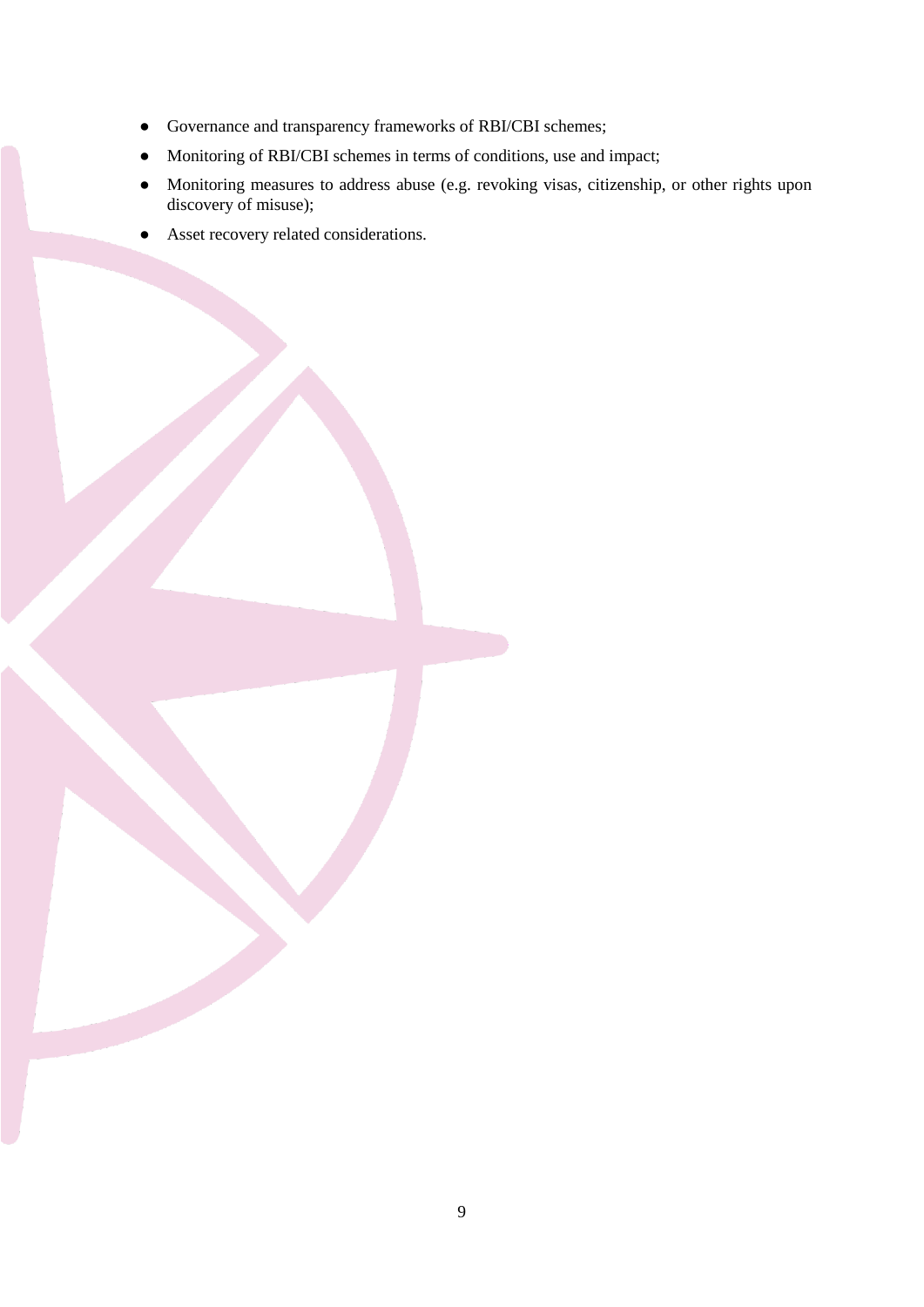#### <span id="page-10-0"></span>**ANNEX 1 –Transparency International's guidance for governments in the EU to mitigate the risks related to CBI/RBI schemes<sup>29</sup>**

#### **WHAT NATIONAL GOVERNMENTS NEED TO DO**

#### **Enhanced due diligence**

Understanding the background of golden visa applicants and their family members is the primary way in which governments can make an informed decision on whether an individual can gain access to the EU without posing risks. Therefore, it is critical that all applicants are subject to the most comprehensive form of enhanced due diligence checks. In particular, to ensure that golden visa programmes are not abused by the corrupt and the criminal, the following should be part of any assessment conducted by golden visa authorities:

- Independent verification. All information and documents provided by the applicant must be independently verified by the responsible government agency.
- Source-of-funds and sourceof-wealth verification. The amounts being invested must be transferred via the applicant's personal bank account and must be subject to anti-money laundering checks. In addition, checks must be conducted to ensure the applicant's wealth is not disproportionate to their known lawful sources of income. Sufficient information should be obtained that give an indication of the volume of wealth to be reasonably expected of the applicant, and of how it was acquired.
- Civil and criminal litigation. In addition to police records and security checks, governments must conduct checks of applicable court records to verify whether the applicant is or was subject to civil or criminal proceedings.
- In-depth interview or analysis. Due diligence checks should include interviews with wellplaced individuals to check for political connections/ exposure; any corrupt business practices; source of wealth and professional experience: links to organised crime; suggestions of involvement in money laundering and other illegal activities; dealings with sanctioned entities: and social and environmental responsibility.
- Processing time. There must be no restrictions on how long the due diligence process should take.
	- Dependents and benefactors. All applicants over the age of 13 years should be subject to enhanced due diligence. There should be no leeway for the corrupt and the criminal to gain residency or citizenship by posing as the 'dependents' of family members who apply as the "main applicants". Similarly, given the possibility of applicants relying on benefactors to make their investment, the benefactor must be subject to the same checks.

#### **Integrity Principles**

Governments maintain primary responsibility for accepting or rejecting applicants, using due diligence findings to inform their decision. In some jurisdictions, government bodies undertake due diligence themselves, whilst in others, they may hire specialist agencies to conduct the checks that will then be factored into the final decision. If this key step in the application process is handed over to specialist agencies, it is critical that governments adopt a set of measures to avoid conflicts of interest or bribery risks. These measures include the following:

- The selection of specialist agencies adheres to open contracting principles.<sup>176</sup>
- Agencies contracted to conduct enhanced due diligence are barred from marketing the schemes or providing additional services to applicants.
- <sup>33</sup> Contracted agencies are not remunerated according to the number of successful applications processed.
- Any enhanced due diligence YS. report that identifies risks is discussed with the relevant agency to ensure that the government has a comprehensive picture of the type and level of risk at hand.
- Governments ensure that they fully understand how the sources and research. techniques applied by the provider adhere to the principles of best-practice methodology outlined above.<sup>177</sup>

While enhanced due diligence is a critical component of preventing the corrupt and the criminal from taking advantage of golden visa programmes, what really matters is how governments assess due diligence findings and the level of risk they are willing to take when selecting applicants. Foreign nationals are being awarded with citizenship and residency, along with all the rights that come with them, for life. Governments should use due diligence to assess the risks an applicant poses not only to the country but also to the EU as a whole. The bar needs to be set high, and golden visas should be given only to individuals with exceptional track records.

29

Transparency International (2018)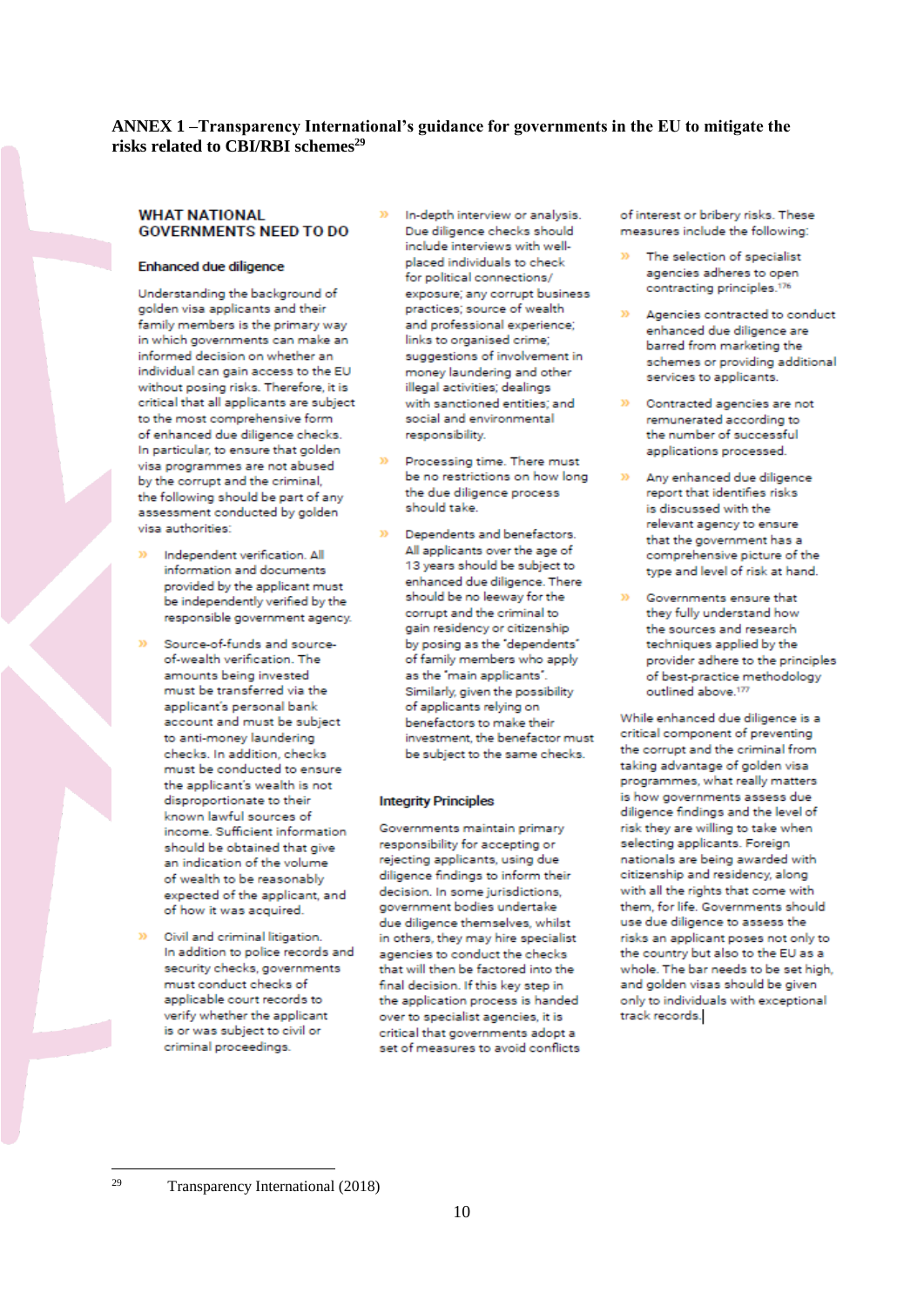#### **REFERENCES**

Cooley, A., & Sharman, J. (2017). Transnational Corruption and the Globalized Individual. Perspectives on Politics, 15(3), 732-753. [\(https://www.cambridge.org/core/services/aop-cambridge](https://www.cambridge.org/core/services/aop-cambridge-core/content/view/18E7DAF986E65BF94BE2621163AEE891/S1537592717000937a.pdf/transnational_corruption_and_the_globalized_individual.pdf)[core/content/view/18E7DAF986E65BF94BE2621163AEE891/S1537592717000937a.pdf/transnation](https://www.cambridge.org/core/services/aop-cambridge-core/content/view/18E7DAF986E65BF94BE2621163AEE891/S1537592717000937a.pdf/transnational_corruption_and_the_globalized_individual.pdf) al corruption and the globalized individual.pdf)

European Commission (2019), Investor Citizenship and Residence Schemes in the European Union, [https://ec.europa.eu/info/sites/info/files/com\\_2019\\_12\\_final\\_report.pdf](https://ec.europa.eu/info/sites/info/files/com_2019_12_final_report.pdf)

FATF (2013), *Guidance – Politically Exposed Persons (Recommendations 12 and 22)*[, http://www.fatf](http://www.fatf-gafi.org/media/fatf/documents/recommendations/Guidance-PEP-Rec12-22.pdf)[gafi.org/media/fatf/documents/recommendations/Guidance-PEP-Rec12-22.pdf](http://www.fatf-gafi.org/media/fatf/documents/recommendations/Guidance-PEP-Rec12-22.pdf)

FATF (2004), *The 40 Recommendations*, [http://www.fatf](http://www.fatf-gafi.org/publications/fatfrecommendations/documents/the40recommendationspublishedoctober2004.html)[gafi.org/publications/fatfrecommendations/documents/the40recommendationspublishedoctober2004.h](http://www.fatf-gafi.org/publications/fatfrecommendations/documents/the40recommendationspublishedoctober2004.html) [tml](http://www.fatf-gafi.org/publications/fatfrecommendations/documents/the40recommendationspublishedoctober2004.html)

Financial Times (2018), *Probe into Chinese buying Greek villas on credit cards,*  [https://www.ft.com/content/ac95453a-e02d-11e8-8e70-5e22a430c1ad?segmentId=6132a895-e068-7ddc-4cec](https://www.ft.com/content/ac95453a-e02d-11e8-8e70-5e22a430c1ad?segmentId=6132a895-e068-7ddc-4cec-a1abfa5c8378)[a1abfa5c8378](https://www.ft.com/content/ac95453a-e02d-11e8-8e70-5e22a430c1ad?segmentId=6132a895-e068-7ddc-4cec-a1abfa5c8378)

The Guardian (2018), *UK 'golden visa' scheme to be suspended due to corruption fears*, [https://amp.theguardian.com/uk-news/2018/dec/06/restrictions-for-2m-golden-visa-to-be](https://amp.theguardian.com/uk-news/2018/dec/06/restrictions-for-2m-golden-visa-to-be-reformed?__twitter_impression=true)reformed? twitter\_impression=true

Migration Advisory Committee (2014), *Tier 1 (Investor) route: investment thresholds and economic benefits*.

[www.gov.uk/government/uploads/system/uploads/attachment\\_data/file/285220/Tier1investmentRoute](http://www.gov.uk/government/uploads/system/uploads/attachment_data/file/285220/Tier1investmentRoute.pdf) [.pdf](http://www.gov.uk/government/uploads/system/uploads/attachment_data/file/285220/Tier1investmentRoute.pdf)

The New York Times (2018), *What are Britain's 'Golden Visas' and why are they being suspended?*, <https://www.nytimes.com/2018/12/06/world/europe/uk-golden-visa-suspended.html>

OECD (2018), Residence/Citizenship by investment schemes, [http://www.oecd.org/tax/automatic](http://www.oecd.org/tax/automatic-exchange/crs-implementation-and-assistance/residence-citizenship-by-investment/)[exchange/crs-implementation-and-assistance/residence-citizenship-by-investment/](http://www.oecd.org/tax/automatic-exchange/crs-implementation-and-assistance/residence-citizenship-by-investment/) (accessed on 12 February 2019)

OECD (2018b), *International Migration Outlook 2018*, OECD Publishing, Paris, [https://doi.org/10.1787/migr\\_outlook-2018-en](https://doi.org/10.1787/migr_outlook-2018-en)

OECD (2016), OECD Reviews of Labour Market and Social Policies: Latvia 2016, OECD Publishing, Paris.<http://dx.doi.org/10.1787/9789264250505-en>

OECD (2014), *Foreign Bribery Report: An Analysis of the Crime of Bribery of Foreign Public Officials*, OECD Publishing, Paris, [https://doi.org/10.1787/9789264226616-en.](https://doi.org/10.1787/9789264226616-en)

OECD (2011), "Migrant Entrepreneurship in OECD Countries", in International Migration Outlook 2011, OECD Publishing, Paris, [https://doi.org/10.1787/migr\\_outlook-2011-8-en](https://doi.org/10.1787/migr_outlook-2011-8-en)

OECD (2009), *Typologies on the Role of Intermediaries in International Business Transactions,* OECD Publishing, Paris, [http://www.oecd.org/corruption/anti-briberytypologyreports.htm\)](http://www.oecd.org/corruption/anti-briberytypologyreports.htm)

OECD Convention on Combating Bribery of Foreign Public Officials in International Business Transactions[, http://www.oecd.org/corruption/oecdantibriberyconvention.htm](http://www.oecd.org/corruption/oecdantibriberyconvention.htm)